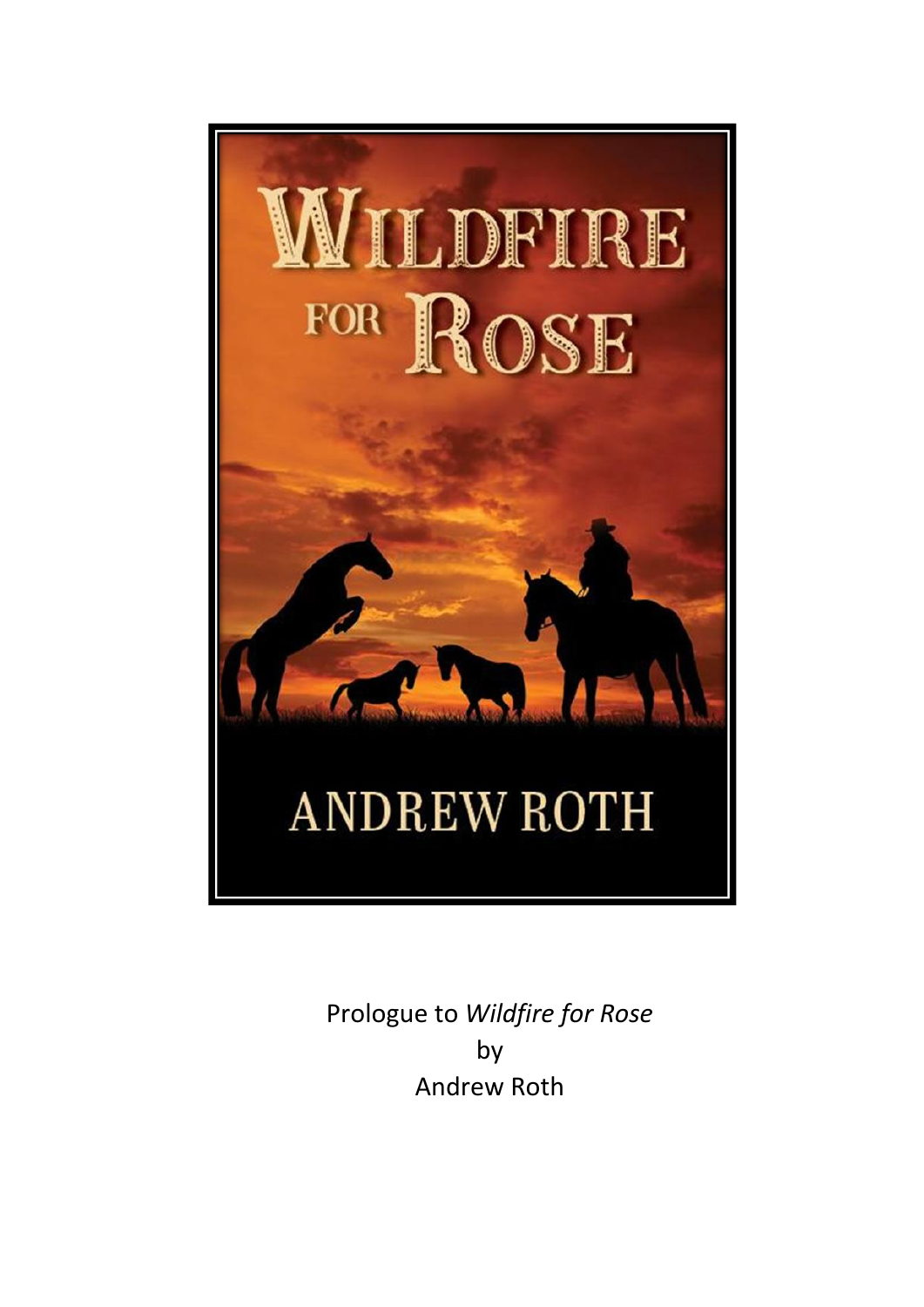"We're out of meat," Walter grumbled, nudging the canvas bag at his feet with his moccasin. "Not much chance of getting something in this weather. And our supplies are low."

Mackenzie rubbed the back of his neck and glanced at Walter, the old man's long gray hair plastered to his hawk-like head as the gentle rain fell.

"I know, I know," Mackenzie muttered, the anxiety returning despite his prayers. "We need to make camp and rest before we scout for tracks. I know that red Pegasus is around here." He gestured at the roaring river and the surrounding hills, his Scottish accent pronounced in his agitation. "I can feel it."

Walter scowled and wiped rain from his eyes, his lined face glistening in the dim light of the gray day. "You say the strangest things, Mackenzie," the old Cheyenne mumbled as he turned to study the others.

Mackenzie's gaze followed the old man's. Blue Heron smiled bravely at her father, but the children, Rose and Scott, huddled on the ground, too tired to even search for shelter. He turned away and peered at the nearby canyons, wondering if they might find a place to build camp.

"Pegasus is a winged horse from the old Greek days," Mackenzie explained as he bent to retrieve his long rifle.

Walter waved a hand, dismissing the unimportant trivia. "We need meat," he repeated, and then grunted with satisfaction as he watched his son-in-law prepare to go hunting.

Mackenzie nodded as he examined the gun, checking his load. He'd have to make sure to keep his powder dry in this wet weather. "I'll see what I can scare up. In the meantime, try and locate a good base camp. I plan on being here a long while and we need shelter."

Walter grunted again. "I'll do what I can, but without horses, this trip to the Arkansas might prove worthless. We haven't seen Wildfire for years and he might've left these mountains."

Mackenzie shook his head, water flying from the ends of his dark hair. "No, Walter. It's no accident we came here. I feel led, like an unseen hand guided me here. Wildfire must still be close."

Walter's scowl deepened, but the old man said nothing.

"Look after the others, old timer," Mackenzie said as he clapped Walter on the shoulder. "I should be back soon with a fat buck, God willing."

The old Indian only stared, his dark eyes narrowing.

Mackenzie turned and nodded to his wife. Blue Heron smiled again but he could read the worry in her eyes. She turned to drape a deerskin hide around Scott's shoulders. The boy mumbled his thanks and bowed his head to the rain. Rose returned Mackenzie's glance, her green eyes shining, and a knot formed in his gut. He ignored the strong sensation, faking an encouraging grin instead. When had his little girl become a young woman?

Mackenzie's gaze pivoted to the towering peaks around him. He'd brought his family here because they'd nowhere else to go. However, Mackenzie had mostly decided upon the long journey south to the Arkansas River basin because Wildfire roamed these mountains and Rose needed horses around her like fish need water.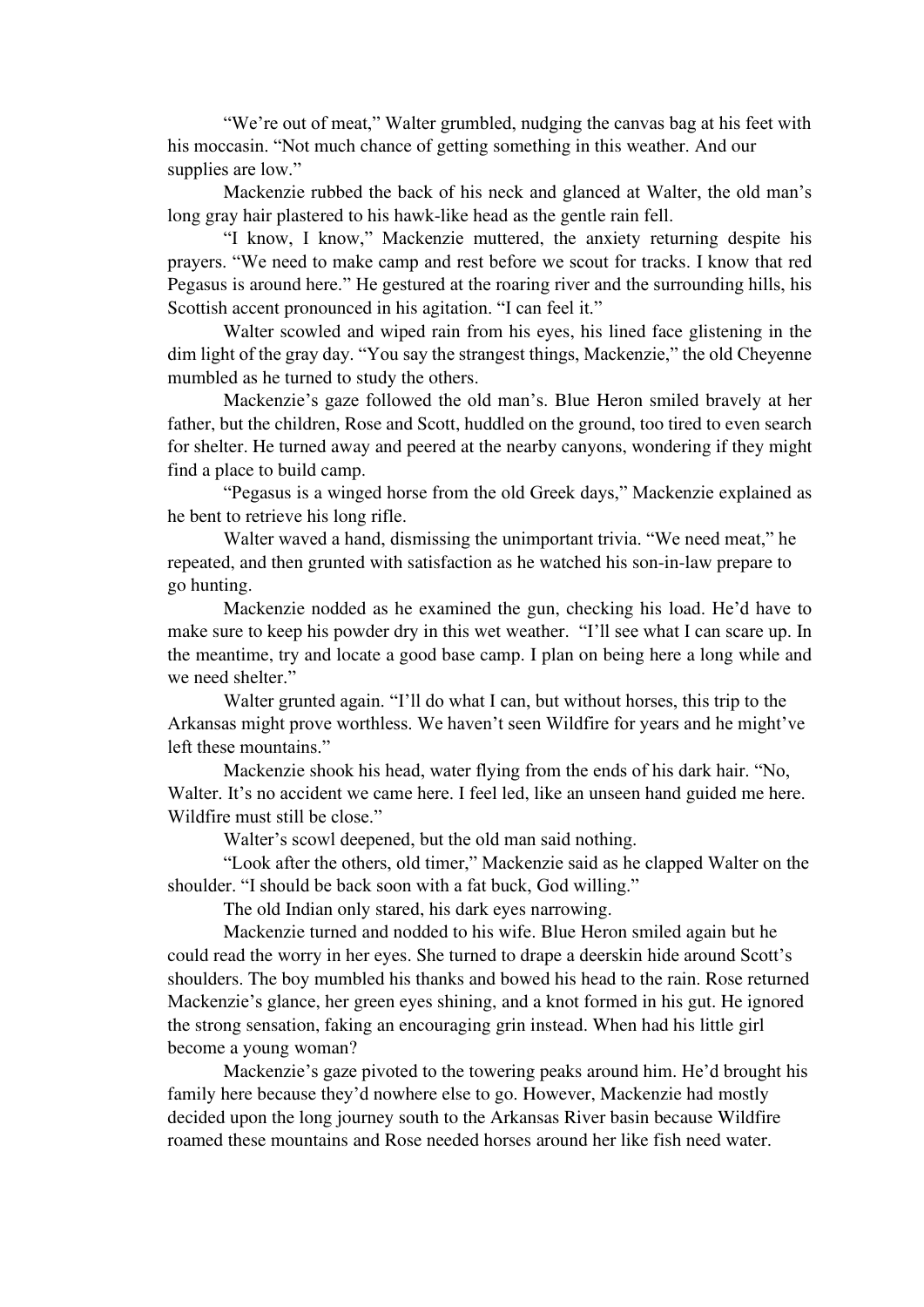He glanced back at his family, taking longer than needed to review them in the early summer rain. He studied them, etching each of them into his mind before turning away. Then, with a wave, he marched from the sullen group, resolved to find something to eat.

A canopy of steel gray hovered above him, the storm refusing to budge as the steady rain pelted him. His red flannel shirt clung to his broad shoulders. The winter's fur hunt had gone badly, the mountain streams trapped out, and they'd been forced to sell their equipment and mounts to square their debts. Yet, the thought of the big red stallion had lingered, driving Mackenzie to drag the others southward.

He strode further from his group, knowing he held a slim chance finding game in this rain. He gritted his teeth. *I must try.* His family needed him, especially old Walter who was getting up there in years. They needed guidance and encouragement. What would happen to them if he weren't there to help?

Mackenzie slowed as he neared the Arkansas River. Most animals would've found shelter from the storm, but perhaps a deer could be pushed from the brush. He felt almost hopeless as he turned to the east, following the rushing water out onto the open plains.

His moccasins made no sound as he glided over the wet grass, his eyes roaming ceaselessly as he searched for any sign of game. He descended to the level prairie with only the gentle rain for company. The bleak landscape worried him as he surveyed the grasslands beyond the trees along the river, their branches thick with green foliage. Yet the plains stretched empty in every direction, causing Mackenzie to ponder anew on his expedition southward. Had he read the Spirit wrong? Hadn't he sensed God directing his path to these lonely hills where the mountains met the farreaching plains?

His sharp eye discerned the broken fort. Old Bent's Fort lay desolate amid tumbled timbers blackened by fire. Mackenzie had heard of the old trading post located on the Santa Fe Trail where the road crossed the Arkansas River, but had never seen it before, never traveled this far south. He only glanced at the long abandoned post and quickly walked on, scanning the prairie and wondering where game might hide on a day like this.

An hour later, he paused beneath the spreading branches of a giant elm tree, the dense cover shielding him from the drizzle. He scoured the region, praying for an animal to ignore its natural instincts and step out into the storm where he might get off a shot. His eyes drifted back up the gradual slope toward the high mountains behind him. The bulk of the Rockies loomed majestic against the leaden sky and Mackenzie searched the green ribbon of trees that marked the route of the Arkansas as it burst from the Front Range, the lower hills along the face of the crags.

He'd already traveled farther than he'd realized, the decline to the prairies difficult to measure in the rain. He must be at least five miles now from the others.

"Well, Lord," he muttered under his breath as his gaze swept back to the plains around him. "I'm here because … well, because I thought you brought me here. Let me find game today. You know our needs."

He finished his prayer and gripped his rifle tighter just as something stirred in the brush a short distance downriver from his position. Mackenzie grinned, thanking the Lord as he lifted his rifle and pressed it against his shoulder. With a lunge, a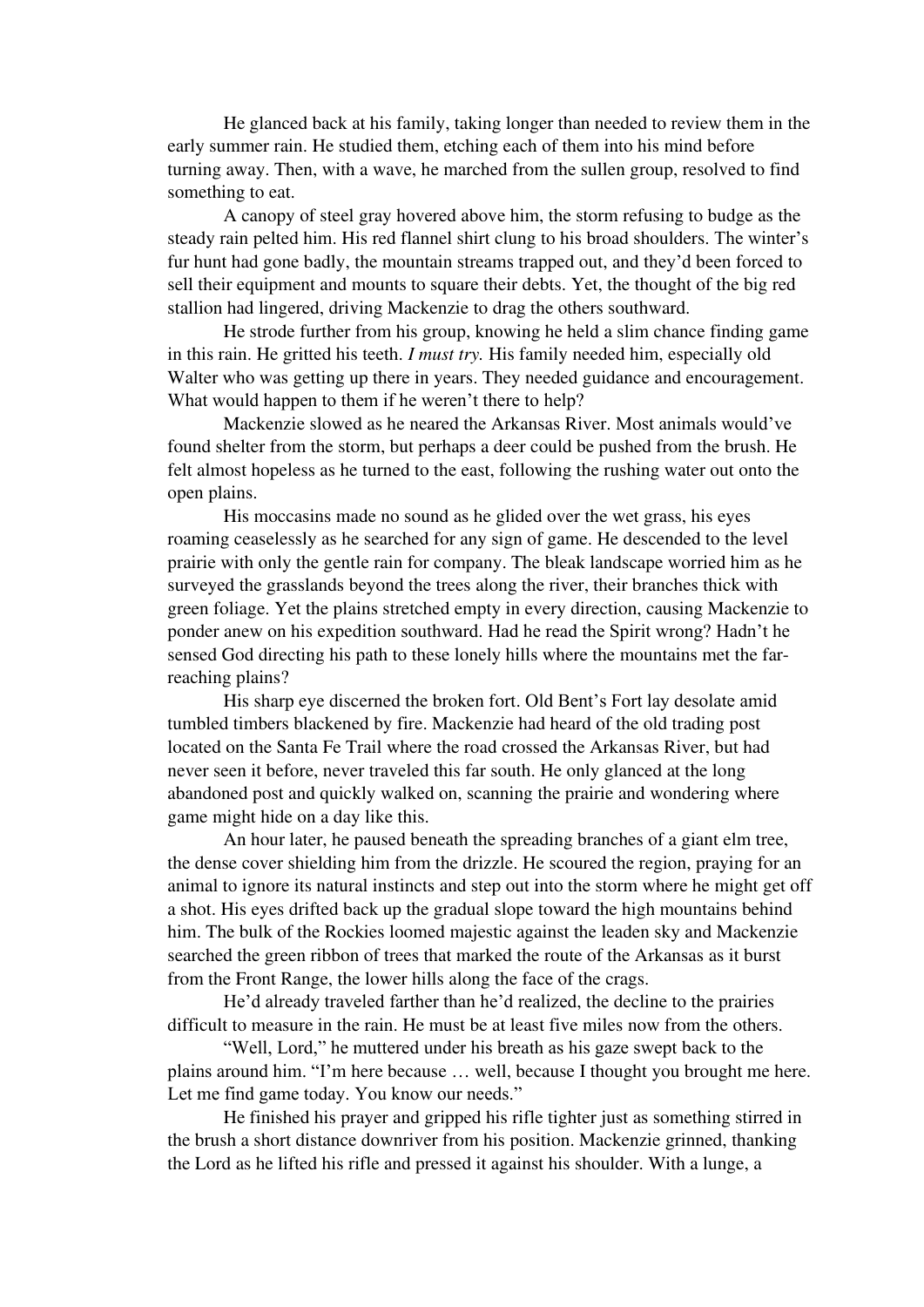young buffalo cow emerged from the river bank and lumbered into view, the black mantle of woolly hair around her head dripping with rain. The range was not over fifty yards. Mackenzie closed one eye as he sighted along the long barrel, squinting at a point on the chest just in front of the buffalo's lead leg.

Before he could squeeze the trigger, a horse whinnied and Mackenzie's head jerked up. A line of mounted Indians rode from a draw on his left. Had they seen him?

He released the finger pressure on the trigger and dropped to one knee, making himself smaller, but too late. With a whoop, the lead warrior pointed at Mackenzie while others in the party turned toward the buffalo. Four of the Indians rode down on him as the rest descended on the hapless cow. They must be starving to pursue the cow rather than him, Mackenzie figured as he scrambled into the brush. Mackenzie saw arrows fly and the buffalo went to one knee as the Indians shouted.

He ducked under a low branch and headed for the river, some forty yards distant. The quartet of riders plowed into the brush in pursuit, their horses snorting loudly as they neared.

A deep ravine yawned before Mackenzie and he skidded to a halt, glancing up and down, searching for a way across. Hooves pounded the wet turf as the Indians closed in around him, searching for him among the low brush of the nearby river. The sound of rushing waters tumbling over boulders told him he was close to the river, but how close?

A shout warned him as one rider called to his companions. Mackenzie lifted the rifle and squeezed off a quick shot, the bullet knocking the young rider from his pony. Mackenzie turned to leap into the chasm as a slug took him from behind, propelling him into the deep ditch. He stumbled and fell, his rifle torn from his grip as he sprawled in the mud. Shaking the fog from his brain, he pushed up to his hands and knees as an arrow drove into his right elbow. He glanced up to see the remaining pursuers line up on the edge of the ravine, grinning at one another as two of them drew their bows at the easy target below them, the third brave reloading his rifle.

Mackenzie threw himself sideways as a pair of arrows rained around him. His left leg buckled beneath him, but he ignored the searing pain and forced himself to struggle down the deep ravine toward the watercourse. The Arkansas River roared, offering protection or possibly a hiding place, if he could reach it.

An Indian shouted instructions to his companions and the horses crashed through the brush, chasing him toward the nearby river. Mackenzie thought only briefly of his lost rifle, laying somewhere behind him in the mud. He'd recognized the Indians. Kiowa. He knew they would not allow him to retrieve the fallen weapon. His only chance now was to hide.

The steep sided ravine turned to the west before doubling back and angling to the east, downhill to meet up with the Arkansas. He scrambled over deadfalls and staggered around boulders, his useless right arm hanging limp. Another bend and the roar of rushing water filled his ears.

Spring runoff still ran high, perhaps revealing a place to hide. Mackenzie pushed on, determined to escape the Indians. His family counted on him. The ravine widened and he stumbled, slipping in the mud. The protruding arrow in his elbow bent and Mackenzie winced and gritted his teeth, unwilling to cry out and reveal his position to the pursuing Kiowa. He could hear their horses thrashing in the brush on the level above him. He needed to hide.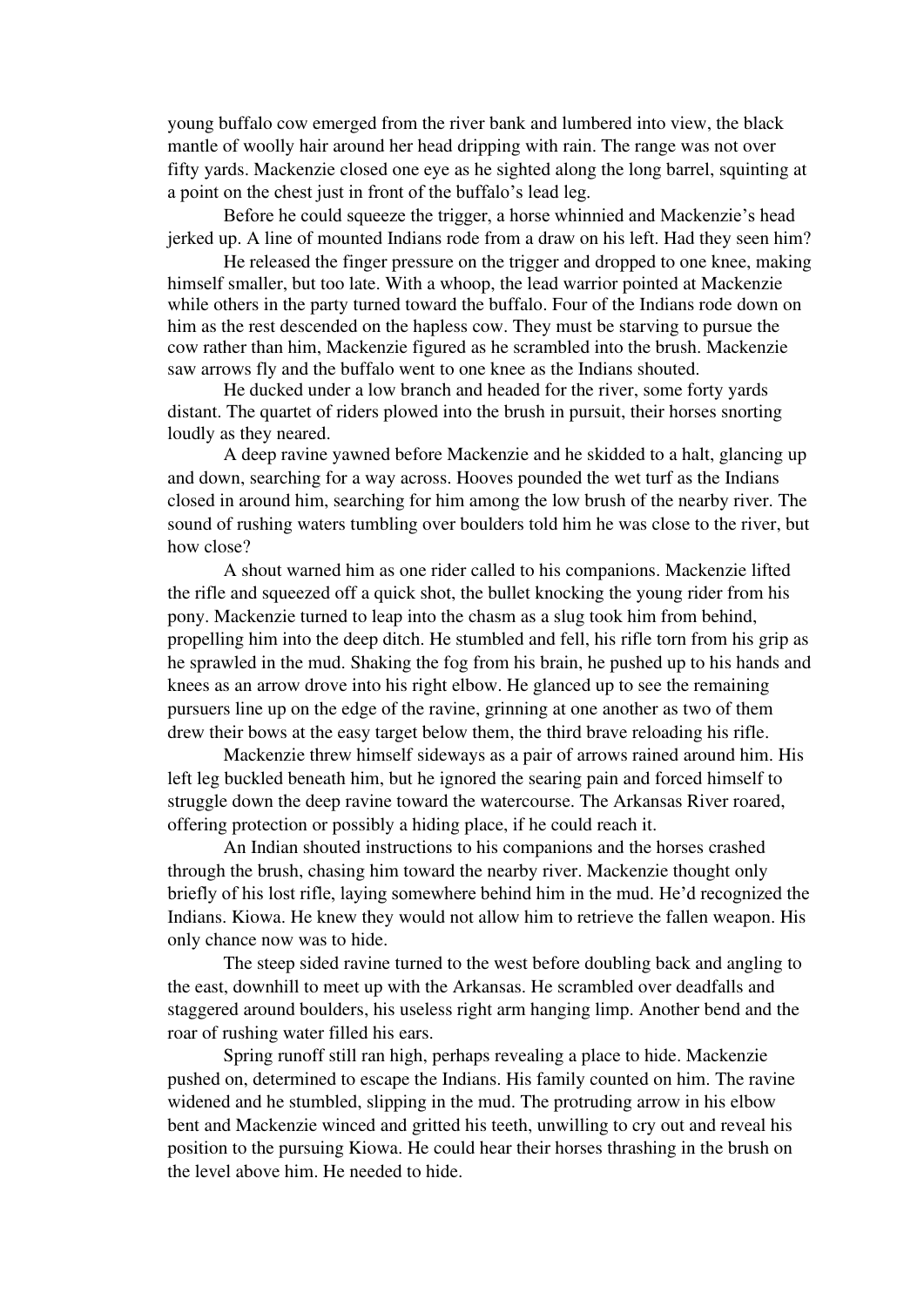His wounds were extensive. Besides the arrow in his right arm, he knew he'd been shot from behind. Warm blood oozed down his thigh and he believed something was wrong with his left leg. Whether he'd been shot there, too, he wasn't sure. His entire body hurt and Mackenzie wondered how much of his pain was from wounds and how much was from the tumble he'd taken in the deep ravine.

No matter. He needed to evade the Kiowa hunting party and treat his wounds, hoping to return to his family under cover of darkness.

A glance at the steely sky told him nothing. Light shimmered dully, the sun invisible in the rain storm. Mackenzie couldn't tell how late in the day it was. Would night descend soon, allowing him to return upriver?

He shook his head as he slipped again, his eyes darting, desperately seeking cover, a hiding place, anywhere he could disappear. A glance behind him revealed his tracks plainly visible in the wet ground and Mackenzie waded into the river's edge, obscuring his tracks as he moved downstream, following the river and leading the Kiowa away from his family.

He heard more shouts, but no one showed atop the high bank. Perhaps their hunger had driven them to butcher the buffalo rather than chase an enemy. The hopeful thought faded quickly. The Kiowa would prefer a fight to hunting. Mackenzie knew they were a warlike people, bravery and courage in battle admired above hunting skills. Without a doubt, they would be searching for him.

A cottonwood tree, dislodged by an ancient flood, leaned from the bank, naked branches stretching into the rushing water like arms of a skeleton. Near its roots, a dark hollow in the bank peered at Mackenzie, offering a refuge from the storm and his pursuers. Without hesitation, he waded from the river and dragged himself into the beckoning burrow.

Thunder rumbled along the front of the mountains as Mackenzie pulled branches across the opening, attempting to conceal his retreat. Only his left arm worked now, the long arrow still sticking from his right elbow. He picked up a short piece of driftwood and thrust the stick between his teeth, clamping it tightly as he reached for the feathered shaft. With a wrench, he snapped the arrow a few inches above his elbow and then shoved the remaining shaft through his arm, the rock point splitting the taut skin on the other side of his arm.

His head spun with pain and he wanted to cry out, but he didn't dare. The Kiowa must be nearby, searching for him. If they discovered his hiding place, he'd be killed quickly, his scalp torn from his head.

Mackenzie ripped a ribbon of material from his faded flannel shirt and bound the wound in his arm. Then he looked at his belly. The rifle bullet had gone through him, entering his back and exiting above his belt. He didn't know if he should be grateful or not that the bullet had not lodged inside of him as he studied the gaping, ragged hole. Blood pumped from the wound, matching the beat of his heart. He wondered briefly at how much blood he'd lost.

He stuffed another torn piece of shirt in the front wound and then searched for the entrance, his fingers probing when he felt the round hole. Sweat broke out on his puckered brow as he shoved another dirty rag into the wound, wincing with pain.

Mackenzie lay back on the damp ground, the thick roots weaving a solid shield above him. He panted as he stared at the intertwining roots, wondering at their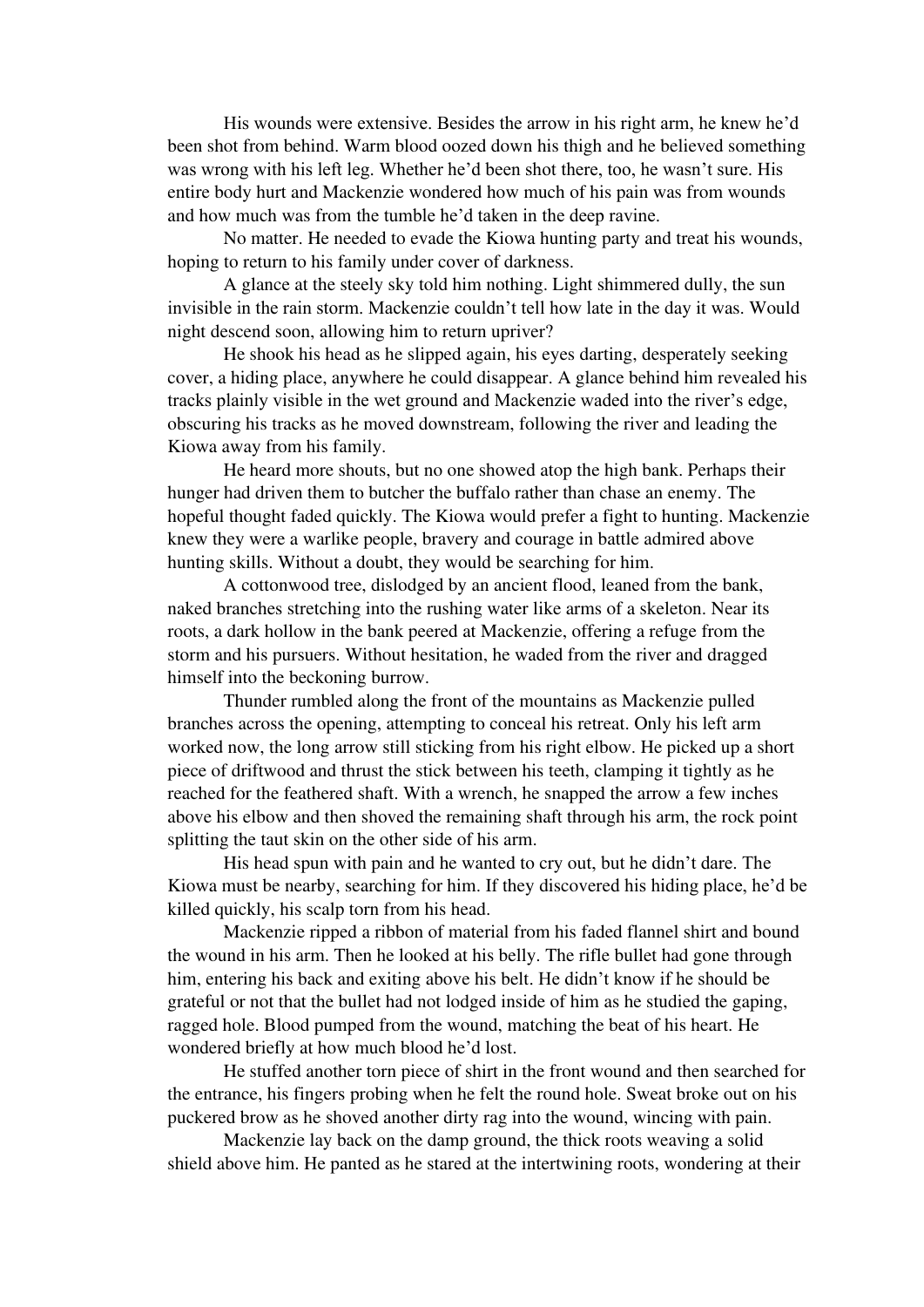intricate route and the possible meaning of various paths. Why had the Lord brought him all the way to the Arkansas to die?

He drew in a deep breath and pursed his lips. He mustn't think this way. He wasn't dead yet. He had a family that needed him. He must return to them.

"Lord, help me. I love Blue Heron and Scott and Rose. Old Walter is my best friend. Help me get back to them. They need me so much."

He turned his head, peering through the branches, and studied the gray sky. It did seem darker. Was night coming on or were his senses failing him? Was he surrendering to his wounds?

With a groan, Mackenzie sat up, leaning on his one good elbow. It *was* darker. With satisfaction, he realized night was coming on. Soon, he would leave and return to his family.

His thoughts turned to the Kiowa. That they had a rifle or two among them didn't surprise him. The plains Indians had traded for decades with French fur trappers from Canada or with renegade Spaniards from the south. He'd even seen the fur companies from St. Louis sell guns during the annual rendezvous, held high in the mountains each summer. But that was long ago, when he was only a boy, learning the craft from other trappers.

Now, he was here, hiding in a hole like a wounded animal. His vision blurred and he closed his eyes for only a moment. Time passed and he awoke, startled by the fear that he'd passed out. He'd lost a lot of blood. Mackenzie checked his wounds, scowling at the saturated flannel bandages, still leaking blood.

He hadn't heard anything in hours. Perhaps the Kiowa had left, busy with their own needs. Perhaps they had families to return to as he did.

Night descended quickly, the dim light of the rainy day slipping behind the tall peaks to the west. Mackenzie struggled to his knees and peered into the gloom. He had to make his move now, before he passed out again and then couldn't move.

Without really knowing why, he slipped the broken Kiowa arrow into his shirt. Pain sliced through him as he wormed his way through the branches of the up-ended cottonwood. He managed to pull himself to his feet with the aid of a long stick, small green leaves still fluttering at one end. Using the stick as a crutch, Mackenzie walked along the dark bank, moving upstream again, wondering how far he'd traveled from the others.

The rain had stopped now and he peered across the river, searching for any sign of movement. The tall bank above him protected him from view on the north side of the river. Were the Kiowa still around? Regardless, he needed to get back to Blue Heron and the others. He'd passed out once already and his head felt light, buzzing from the arduous activity and his wounds. No doubt he'd lost a lot of blood, but he needed to return to his people. Blue Heron knew the herbs and she could help his wounds.

Mackenzie paused, his breath coming in great gasps. If … if he was not too far gone.

The thought startled him. He'd been wounded before. Most of the fur trappers he knew had run ins with hostile Indians or tussles with other trappers. Knife fights or fisticuffs were common ways to settle disputes.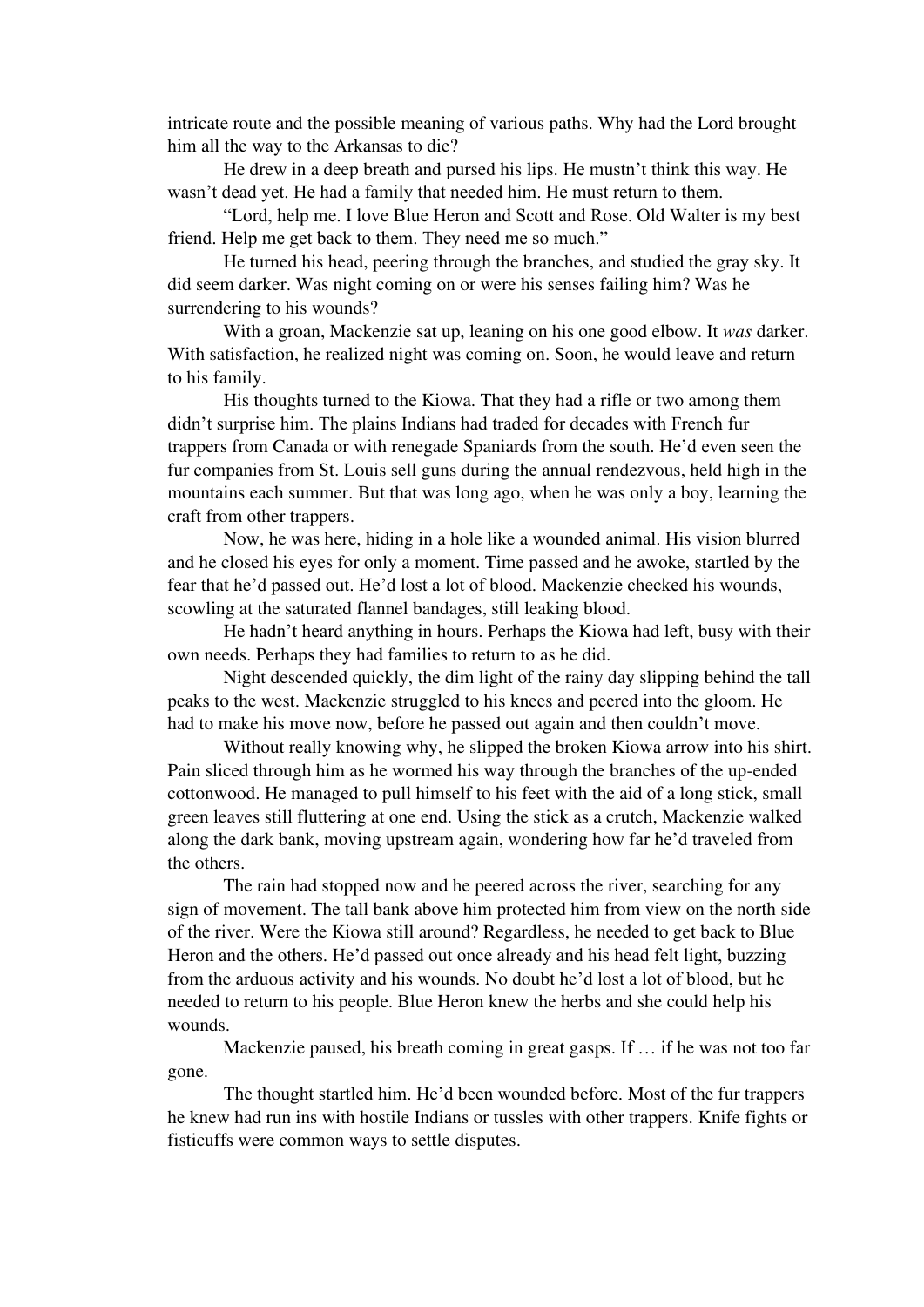But he'd never been this badly wounded before. The bullet hole in his middle concerned him, almost more than the splintered elbow that he pressed against his side as he hobbled upriver. The arm might never be the same, but wasn't life threatening, unless infection set in. The bullet wound frightened him. Blood poisoning, or if the bullet had struck an organ, would mean certain death.

Mackenzie drew in a deep breath and glanced at a star that peeked between the black clouds. He leaned on the staff and shifted his weight, trying to relieve the pressure on his aching left leg. "What have you got for me this time?" he asked, as if speaking to a close friend. "You know they need me."

No answer came to him and Mackenzie stumbled on, hoping to reach the others before his body refused to move at his commands.

His thoughts shifted from his wounds to the reason that brought them so far south. He and Walter had trapped the high Rockies for years while Blue Heron skinned pelts and helped around camp. Then Rose came and then Scott, filling out the small family unit. Occasionally, they'd trapped wild horses during the summers, Walter's great skill making this possible. It were as if the old Cheyenne could read the wild mustangs' minds.

Although the horses provided trade goods and mounts for his family, they had held their love of any particular horse until they'd discovered Wildfire, the red stallion. The great horse had relocated farther south as men moved into the Cherry Creek region, searching for gold and silver.

Rumors had drifted to Mackenzie that Wildfire had a new territory, along the headwaters of the Arkansas River, among the canyons and meadows of the mountains.

Now, desperate and out of options, they'd come south, searching for the great stallion. Even the Cheyenne villages to the north didn't welcome or trust him and his half white children. But with a strong sire, the Mackenzie family could finally settle down to real ranching and horse breeding. Walter's skills with mustangs were unmatched and Rose had learned swiftly how to handle the horses.

Mackenzie paused again after he'd hobbled a mile. He was going too slowly, the others still too far away. His hand slid to his belly wound and worry mounted when his fingers came away wet, smeared with fresh blood. He gritted his teeth and pushed the soaked flannel bandage deeper into the wound. Fatigue threatened to make him lie down, but he refused, afraid he'd never rise. Leaning against the rough bark of an elm tree, the rushing waters of the river only a few feet away, Mackenzie tore a bigger piece from his shirt tail and pressed the fabric against his belly. His useless right arm dangled beside him, the arrow wound burning. With his left hand, he felt behind him for the entrance wound. His fingers trembled as he examined the opening, his stomach tightening as he felt the ripped edges of his flesh. Again, more blood seeped past the cloth bandage.

A muscle twitched along his jaw and Mackenzie broke into a cold sweat. He was in bad shape and he knew it.

His gaze surveyed the route ahead of him. The river bank was muddy, littered with driftwood and dense underbrush. Perhaps he should climb to the level above and try his luck there.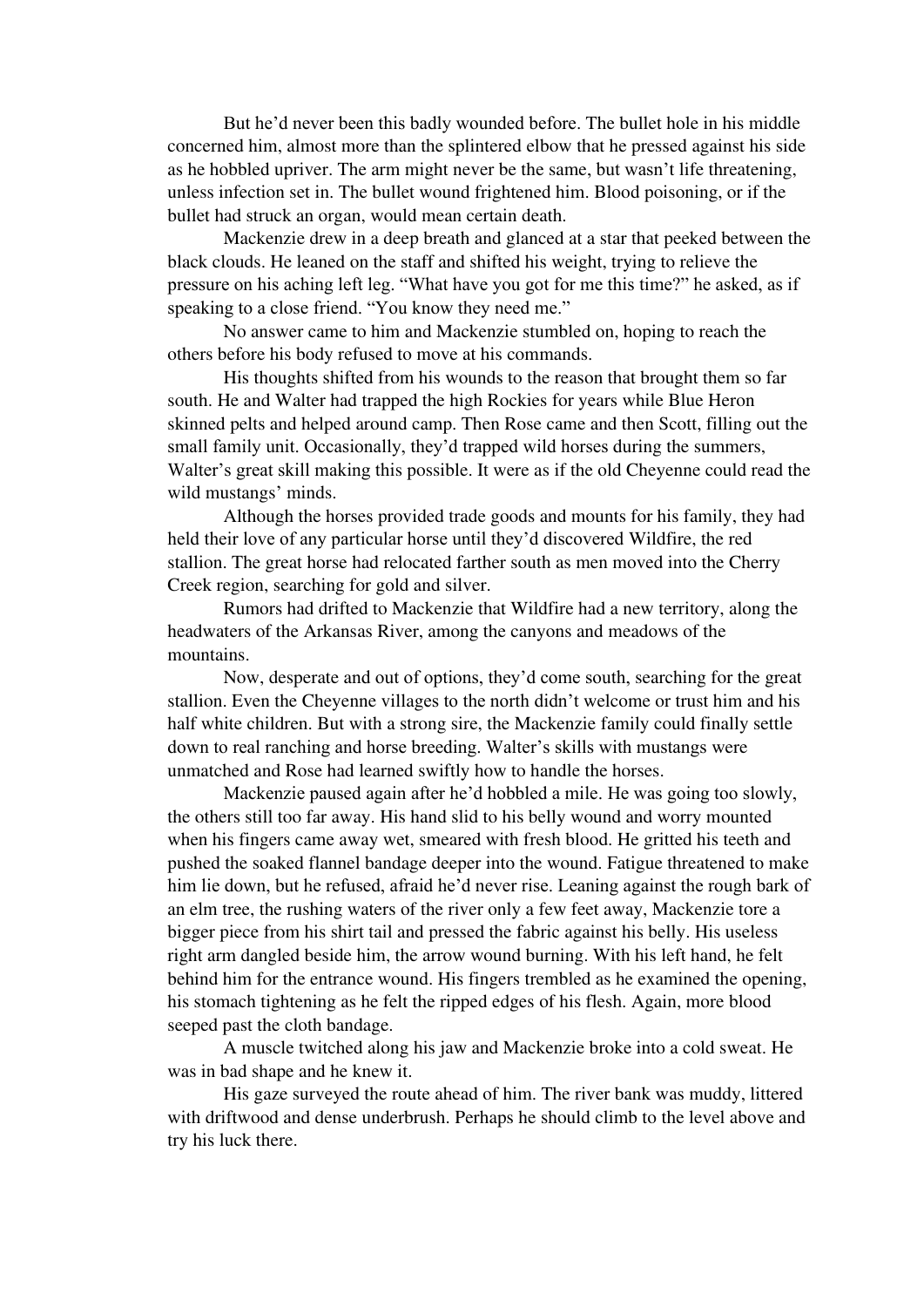As quickly as the idea occurred to him, he dismissed it. Too dangerous with the Kiowa around, possibly still searching for him. Besides, the bank appeared steep here, impossible for him to scale. He would have to go on and hope to find a better path to the prairie above. Gripping his staff with his good arm, he plodded on.

Mackenzie had no idea how long he stumbled over drifting logs or avoided jumbles of rocks, but hours passed, sheer determination driving him forward, thoughts of his family making him push himself.

Abruptly, he stopped, his eyes refusing to believe the torn earth beside him, proof a herd of buffalo had stampeded over the bank sometime in the past. The torn up turf allowed ascent to the prairie above. Struggling with the staff and his one good leg, Mackenzie broke from the river bottom and paused, his shirt drenched with sweat and the remnants of the past rain storm. He peered all around, trying to get his bearings in the dark.

Downriver and on the south bank, perhaps a mile or two, he could see small orange dots glimmering in the night. He narrowed his eyes, studying the pinpricks of light. A wagon train? Surely the Kiowa would not use so many campfires. The old trail was near, Mackenzie mused, but there was no way he could cross the river in his condition. He must've passed the old fort in the dark, the place where the wagons crossed the river.

He looked to the west, the bulk of the Rocky Mountains looming before him like an impenetrable wall, stretching endlessly away. He knew there were canyons and rivers and basins there, too. And that was where the mountain mustangs lived, moving from meadow to meadow, always searching for good grazing and fresh water.

Mackenzie held himself upright, exhausted and haggard, his clothing torn and stained from the night's journey. His breathing came in gasps, his chest heaving. He wanted to lie down and rest, maybe never get up again, but he needed to find the others. They needed him to find the great stallion and provide for his family and make everything work out perfectly.

Then he saw it. A single gleam of light penetrated the darkness, winking at him. A campfire, assuredly. The Kiowa? Mackenzie shook his head. The Indians were somewhere behind him, still out on the plains. He was in the hills now, probably close to where he'd left the others. He was close now, he could feel it. His family huddled around that campfire.

He almost fell as he leaned into the trail, eagerness gripping him as he pushed on with his failing strength. His wounds still seeped, but he ignored them now, excited to be closing in on his family. His battered left leg buckled again, stiffened by the short break, and Mackenzie winced as he shuffled over the tufts of thick grass. This was good ranch land. The mustangs they planned to catch would love his ranch with good feed and protection from the grizzlies and mountain lions that roamed these lofty crags. The others would be so happy then, all their dreams achieved, especially Rose. She wanted a horse ranch even worse than Mackenzie did. But the family would finally have a place to call their own, a place to settle down.

He limped along, his crude crutch dragging in the mud. The firelight seemed no closer, yet he knew it was there, calling to him. He tried to pick up his pace but there was no more push in him, the ebbing blood having its effects on his reserves.